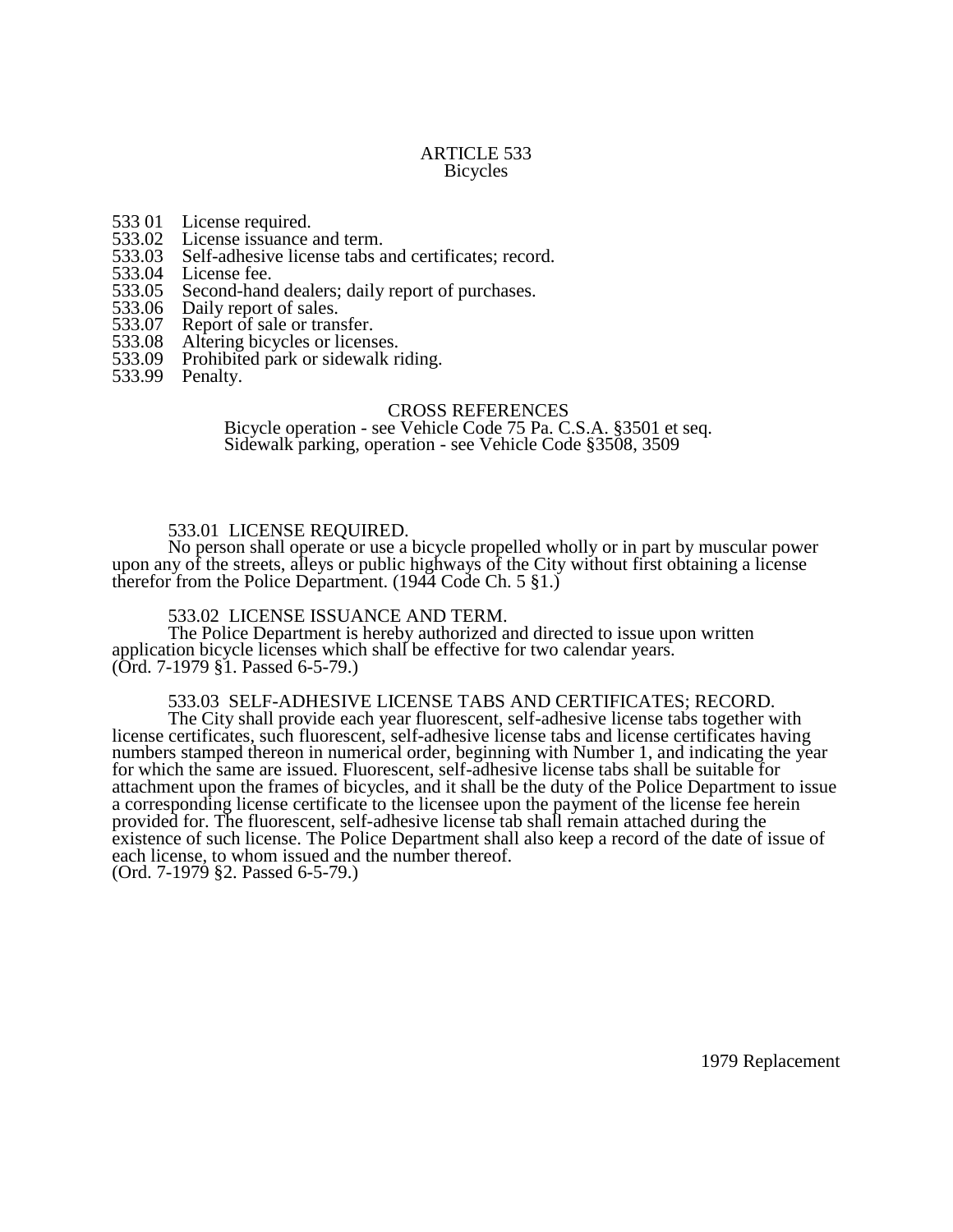## 533.04 LICENSE FEE.

The license fee for two calendar years or parts hereof to be paid for each bicycle shall be one dollar (\$1.00) and shall be paid in advance. All license fees collected under this article shall be paid into the General Fund of the City. (Ord. 7-1979 §3. Passed 6-5-79.)

## 533.05 SECOND-HAND DEALERS; DAILY REPORT OF PURCHASES.

All persons engaged in the business of buying second-hand bicycles or parts thereof consisting of frames, handlebars, wheels, seats or tires, are hereby required to make a daily report to the Police Department giving the name and address of the persons from whom each bicycle or part is purchased, the description of each bicycle or part purchased, the frame number thereof and the number of the metallic license plate found thereon. (1944 Code Ch. 5 §5.)

#### 533.06 DAILY REPORT OF SALES.

All persons engaged in the business of selling new or second-hand bicycles are hereby required to make a daily report to the Police Department, giving a list of all sales made by such dealers, which list shall include the name and address of each person to whom sold, the kind of bicycle sold, together with a description and frame number thereof, and the number of the metallic license plate attached thereto. (1944 Code Ch. 5 §6.)

# 533.07 REPORT OF SALE OR TRANSFER.<br>(a) It shall be the duty of every person who

It shall be the duty of every person who sells or transfers ownership of any bicycle to report such sale or transfer by returning to the Police Department the license certificates issued to such person as licensee thereof, together with the name and address of the person to whom such bicycle was sold or transferred, and such report shall be made within five days of the date of the sale or transfer.

(b) It shall be the duty of the purchaser or transferee of such bicycle, if the seller or transferor thereof is a person other than one engaged in the business of selling new or secondhand bicycles, within five days either to apply for a license therefor or to report the purchase or transfer to the Police Department. (1944 Code Ch. 5 §7.)

## 533.08 ALTERING BICYCLES OR LICENSES.

No person shall remove, destroy, mutilate or alter the number of any bicycle frame of any bicycle licensed pursuant to this article. No person shall remove, destroy, mutilate or alter any license plate, seal or license certificate during the time in which such license plate, seal or license certificate is operative. However, nothing in this article shall prohibit the Police Department from stamping numbers on the frames of bicycles on which no serial number can be found, or on which the number is illegible or insufficient for identification purposes. (1944 Code Ch. 5 §8.)